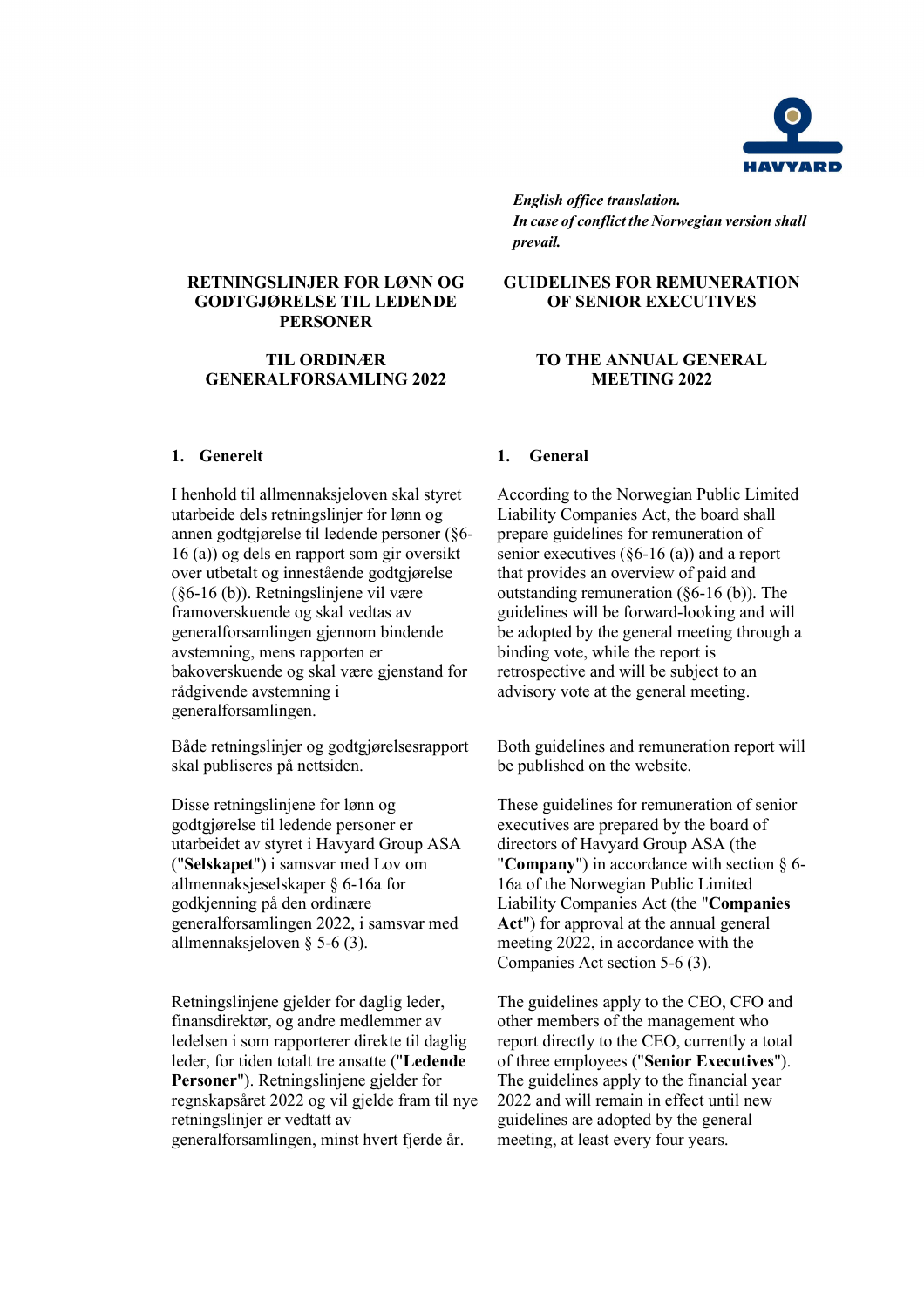

## **2. Hvordan retningslinjene fremmer Selskapets forretningsstrategi, langsiktige interesser og økonomisk bæreevne**

Selskapets virksomhet og strategi er å forvalte interesse og eierskap i datterselskaper, herunder bistå disse med aktuelle konserntjenester. Mer informasjon om Selskapets strategiske prioriteringer kan finnes i Selskapets årsrapport og på Selskapets nettside [www.havyard.com](http://www.havyard.com/)

For å gjennomføre Selskapets forretningsstrategi og ivareta Selskapets langsiktige interesser, må Selskapet kunne rekruttere, utvikle og beholde ledende ansatte med relevant erfaring, kompetanse og gode lederegenskaper.

Som følge av dette må Selskapet søke å tilby Ledende Personer vilkår som gir motivasjon og som samsvarer med markedsnivået, samtidig som vilkårene må være balansert og rimelig i lys av de Ledende Personenes kompetanse, ansvar og resultater.

## **3. Hovedprinsipper i Selskapets retningslinjer for godtgjørelse til Ledende Personer**

Godtgjørelse til Ledende Personer fastsettes ut fra følgende hovedprinsipper:

## *Godtgjørelse til Ledende Personer skal være konkurransedyktig og egnet til å tiltrekke og beholde dyktige ledere.*

Lønningene (summen av godtgjørelse som mottas) skal normalt ligge rundt gjennomsnittet av lederlønninger for tilsvarende ledere i sammenlignbare virksomheter. Lederlønningene skal til enhver tid fastsettes under tilbørlig hensyn til Selskapets økonomiske situasjon, og skal fastsettes på et nivå som kan forsvares ut fra Selskapets stilling.

**2. How the guidelines advance the Company's business strategy, longterm interests and sustainability**

The Company's business and strategy is to manage interest and ownership in subsidiaries, including assisting them with relevant corporate services. More information regarding the Company's strategic priorities can be found in the Company's annual report and on the Company's website [www.havyard.com](http://www.havyard.com/) 

To successfully implement the Company's strategy and safeguard the long-term interests of the Company, the Company needs to be able to recruit, develop and retain Senior Executives with relevant experience, expertise and advanced leadership skills.

On this background, the Company must seek to offer their Senior Executives terms that provide motivation and are in line with market levels, and that are also wellbalanced and reasonable based on the executives' expertise, responsibilities and performance.

## **3. Main principles for the Company's policy for the remuneration of Senior Executives**

The remuneration of Senior Executives is stipulated on the basis of the following main principles:

*The remuneration of Senior Executives shall be competitive and capable of attracting and retaining capable executive personnel.* The remuneration (sum of payment received) should normally be about the average for the remuneration of executive personnel in corresponding positions in comparable enterprises. When stipulating the remuneration of executive personnel, due consideration must at all times be given to the Company's financial situation, and the remuneration shall be set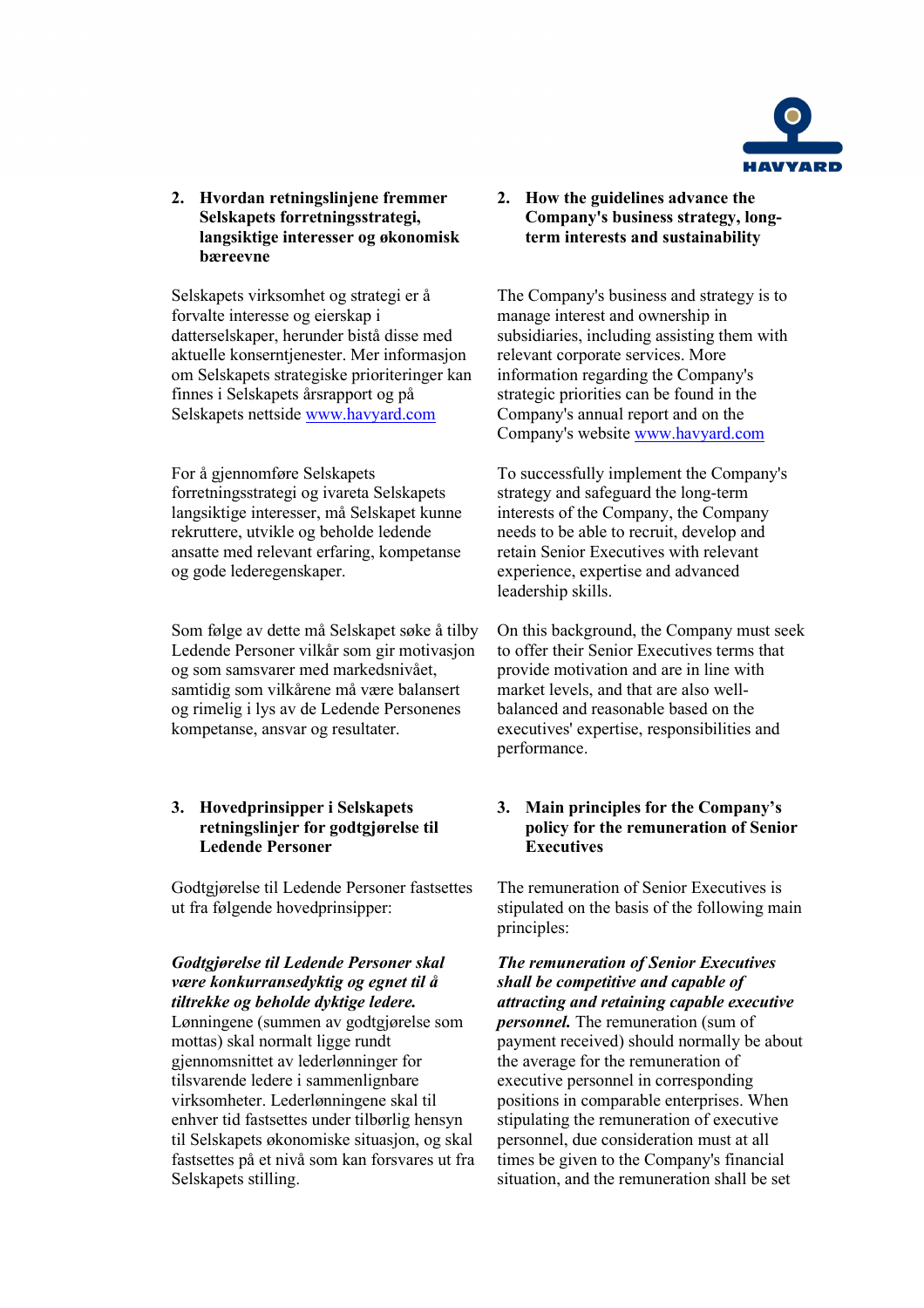

at a level that is justifiable in relation to the Company's position.

#### *Godtgjørelse til Ledende Personell skal være motiverende og sammensatt slik at den motiverer for ekstra innsats for forbedring av virksomheten og Selskapets resultater.* Hovedelementet i

lederlønningene skal være fastlønn, men det kan gis variable tilleggsytelser av en slik art at det virker motiverende på ledernes innsats for Selskapet. Variable ytelser skal være rimelige ut fra Selskapets resultat det aktuelle året. De variable ytelsene skal være knyttet til faktorer som den enkelte har mulighet til å påvirke. Lønnssystemet bør stimulere til innsats som gir resultater utover den enkeltes ansvarsområde.

*Lønnssystemet skal være forståelig og akseptabel både internt i Selskapet og eksternt.* Lønnssystemet skal ikke være uforholdsmessig vanskelig å forklare for allmennheten og skal ikke medføre uforholdsmessig kompleksitet for administrasjon.

## *Lønnssystemet skal være fleksibelt slik at tilpasning kan skje når behovene endres.*

For å kunne tilby konkurransedyktig godtgjørelse må Selskapet ha et fleksibelt lønnssystem med rom for spesialtilpasninger. Lønnssystemet må åpne for at det kan avtales spesialløsninger som er tilpasset de enkelte lederes særlige behov.

Grunnlaget for å fastsette lønn til Ledende Personer er det samlede nivået for lederes fastlønn og andre fordeler. Dette nivået skal være konkurransedyktig, men ikke ledende. Fastlønn skal normalt være hovedelementet i godtgjørelsen til Ledende Personer. Når det

*The remuneration of Senior Executives shall be motivating and structured in such a way that it stimulates extra effort to improve the Company's operation and profit performance.* The main element in the remuneration of executive personnel shall be a fixed salary, but variable additional benefits that are capable of motivating executive personnel to make an extra effort for the Company may be granted. Variable benefits must be reasonable in relation to the Company's profit performance in the year in question. The variable benefits shall be linked to factors that it is possible for the individual to influence. The pay system should stimulate efforts that produce results over and above the individual's area of responsibility.

*The pay system shall be understandable and acceptable both within the Company and externally.* The pay system shall not be unduly difficult to explain to the general public and should not be unreasonably complex to manage.

#### *The pay system shall be flexible so that it can be adapted to changing needs.*

In order to be able to offer competitive remuneration, the Company must have a flexible pay system with room for special adaptations. The pay system must allow for special solutions to be agreed that are adapted to the particular needs of each executive.

#### **4. Typer godtgjørelse 4. Types of remuneration**

The basis for fixing Senior Executives' pay is the aggregate level of a Senior Executive's regular salary and other benefits. This level is to be competitive, but not leading. Regular pay should normally be the main element of the Senior Executive's remuneration. Where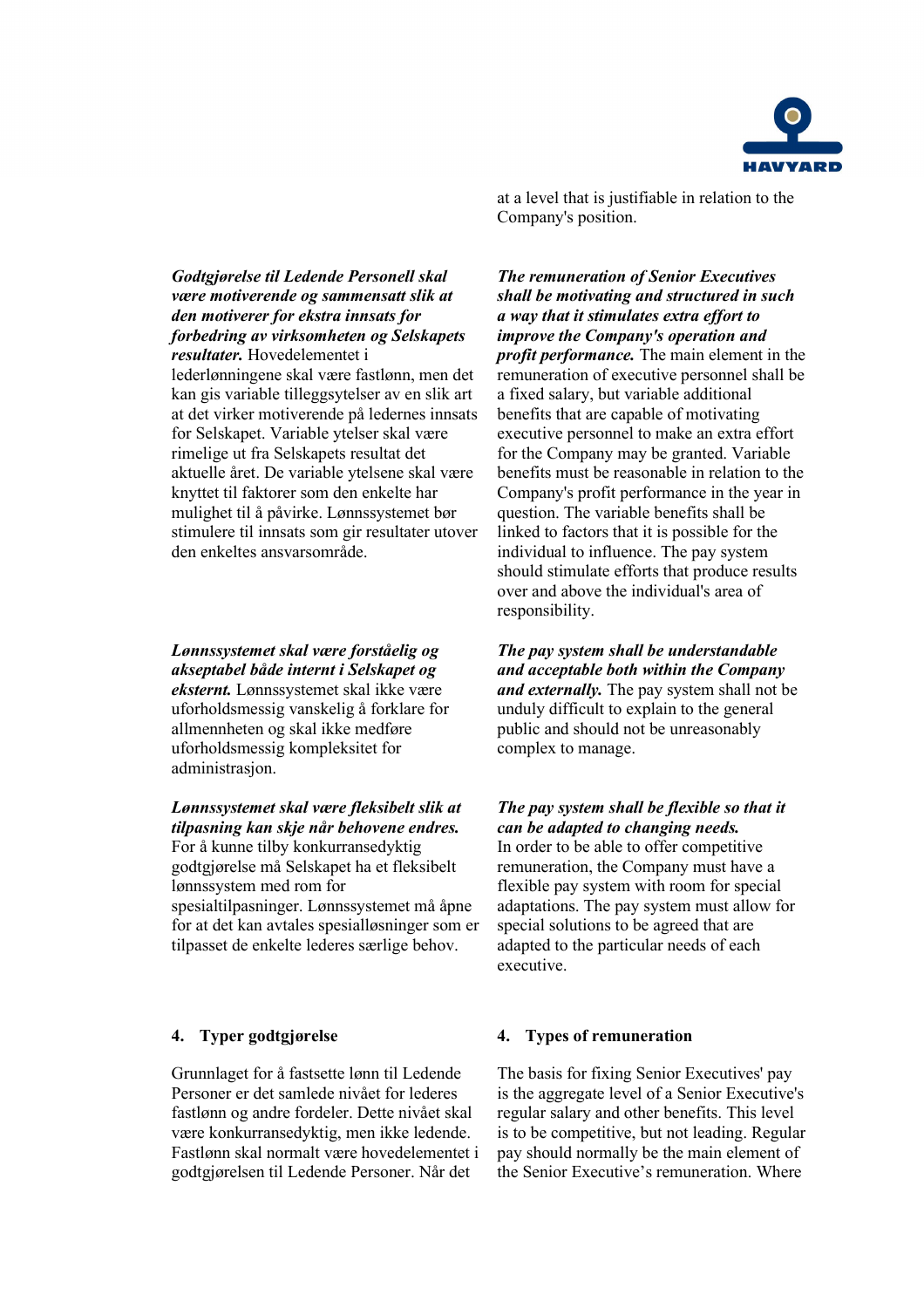

gjelder variabel godtgjørelse, bør spesifikke maksimumsbeløp for den aktuelle mottakeren fastsettes på tidspunktet godtgjørelsen fastsettes.

Godtgjørelsen skal være på markedsvilkår og kan bestå av følgende komponenter:

- Fastlønn
- Bonusordning
- Pensionsordning
- Sluttvederlagsordning
- Naturalytelser
- Andre goder

Nedenfor følger ytterligere beskrivelse av de individuelle goder som benyttes.

## *Fastlønn*

Fastlønn skal gjenspeile kravene til stillingen med hensyn til kvalifikasjoner, ansvar, kompleksitet og hvordan dette bidrar til å oppnå Selskapets målsetninger. Videre må den fastlønnen være individuell og differensiert ved at den gjenspeiler de Ledende Personers resultater. Fastlønnen skal normalt være hovedelementet i lønnen til de Ledende Personene.

## *Variabel godtgjørelse*

## Generelt

I tillegg til fastlønn, kan Ledende Personer i henhold til egne avtaler, motta variabel lønn når de oppnår avtalte og forhåndsbestemte kriterier. Variabel lønn kan maksimalt utgjøre 50 % av den faste årslønnen. Oppfyllelse av kriterier for tildeling av variabel lønn skal måles over en periode på ett år.

any variable remuneration is concerned, specific maximum amounts for the relevant recipient should be fixed at the time the remuneration is determined.

The remuneration shall be on market terms and may consist of the following components:

- Fixed salary
- Bonus scheme
- Pension schemes
- Severance pay scheme
- Benefits in kind
- Other benefits

Below is further descriptions of the individual benefits that are used more specifically.

## *Fixed salary*

The fixed salary shall reflect the requirements for the position with regards to qualifications, responsibilities, complexity and how this contributes to achieving the Company's objectives. Furthermore, the fixed salary must reflect the results of the Senior Executive and thus be individual and differentiated. The fixed salary should normally be the main element in the Senior Executive's salary.

## *Variable salary*

## General

In addition to fixed salary, Senior Executives may, according to separate agreements, receive variable salary when achieving agreed performance criteria. Any variable salary may amount to a maximum of 50 % of the fixed annual salary. Criteria fulfilment for awarding variable salary shall be measured over a period of one year.

Variable godtgjørelsesordninger Variable remuneration programmes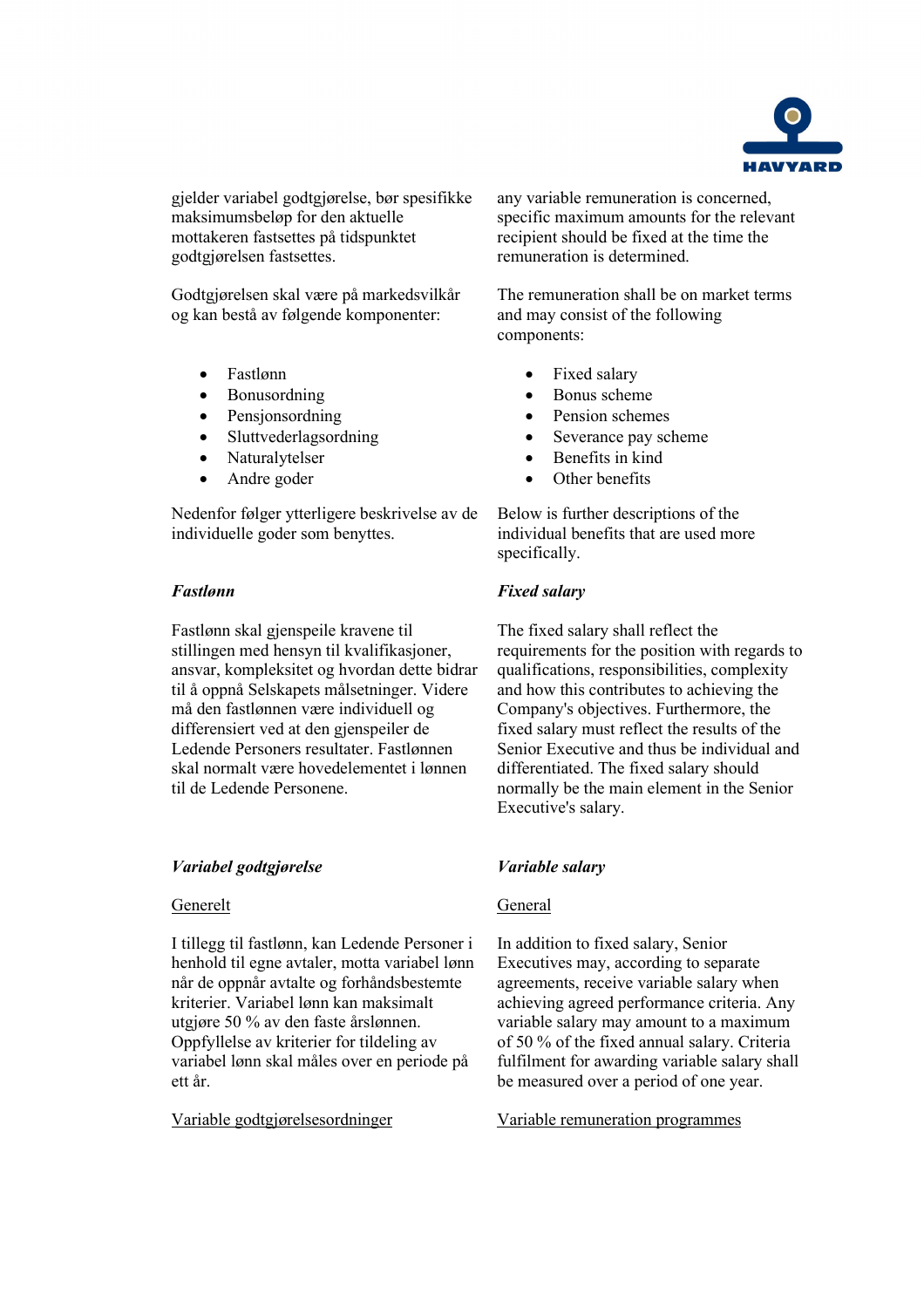

Ledende Personer kan for tiden være inkludert i følgende variable godtgjørelsesordninger:

- Konsernbonus (kollektiv)
- Individuell bonus

## Kriterier med hensyn til variable godtgjørelsesordninger

Den variable kontantgodtgjørelsen er knyttet opp mot forhåndsbestemte og målbare kriterier som kan være finansielle eller ikkefinansielle. Kriteriene skal utformes slik at de fremmer Selskapets forretningsstrategi, langsiktige interesser og bæreevne, ved å være tydelig tilknyttet forretningsmål og/ eller Selskapets strategi.

Foreløpig skal den variable kontantgodtgjørelsen tilknyttet Selskapets variable godtgjørelsesordninger som nevnt ovenfor, baseres på følgende kriterier:

- Konsernbonus ved oppnåelse av budsjettert økonomisk resultat.
- Individuell bonus ved oppnåelse av budsjettert resultatmål (vekt 50%).
- Individuell bonus ved utnyttelse av kompetanse på en slik måte at det bidrar til markant utvikling for Selskapet, samt overførsel av denne kompetansen til andre ansatte. Herunder ved sterk evne til å finne løsninger på komplekse problemstillinger og påvirke verdiskapningsprosessen på en måte som inspirerer og motiverer andre, samt evne til å ta krevende beslutninger (vekt 25%).
- Individuell bonus ved ekstraordinære resultat på sitt ansvarsområde, samtidig som at helhetstankegang og verdikjedefokus er ivaretatt (vekt  $25\%)$ .

Senior Executives may currently be included in the following variable remuneration programmes:

- Group bonus (collective)
- Individual bonus

Criteria with regards to the variable remuneration programmes

The variable cash remuneration is linked to pre-determined and measurable criteria which may be financial or non-financial. The criteria are to be designed so as to promote the Company's business strategy and long-term interests, including sustainability, by being clearly linked to business targets and/or the Company's strategies.

Currently, the variable cash remuneration connected to the Company's variable remuneration programme[s] as mentioned above is to be linked to the following criteria:

- Group bonus on achieving budgeted financial result.
- Individual bonus when achieving budgeted performance target (weight 50%).
- Individual bonus for utilizing competence in such a way that it contributes to significant development for the Company, as well as the transfer of this competence to other employees. Including a strong ability to find solutions to complex problems and influence the value creation process in a way that inspires and motivates others, as well as the ability to make demanding decisions (weight 25%).
- Individual bonus for extraordinary results in their area of responsibility, at the same time as holistic thinking and value chain focus are taken care of (weight 25%).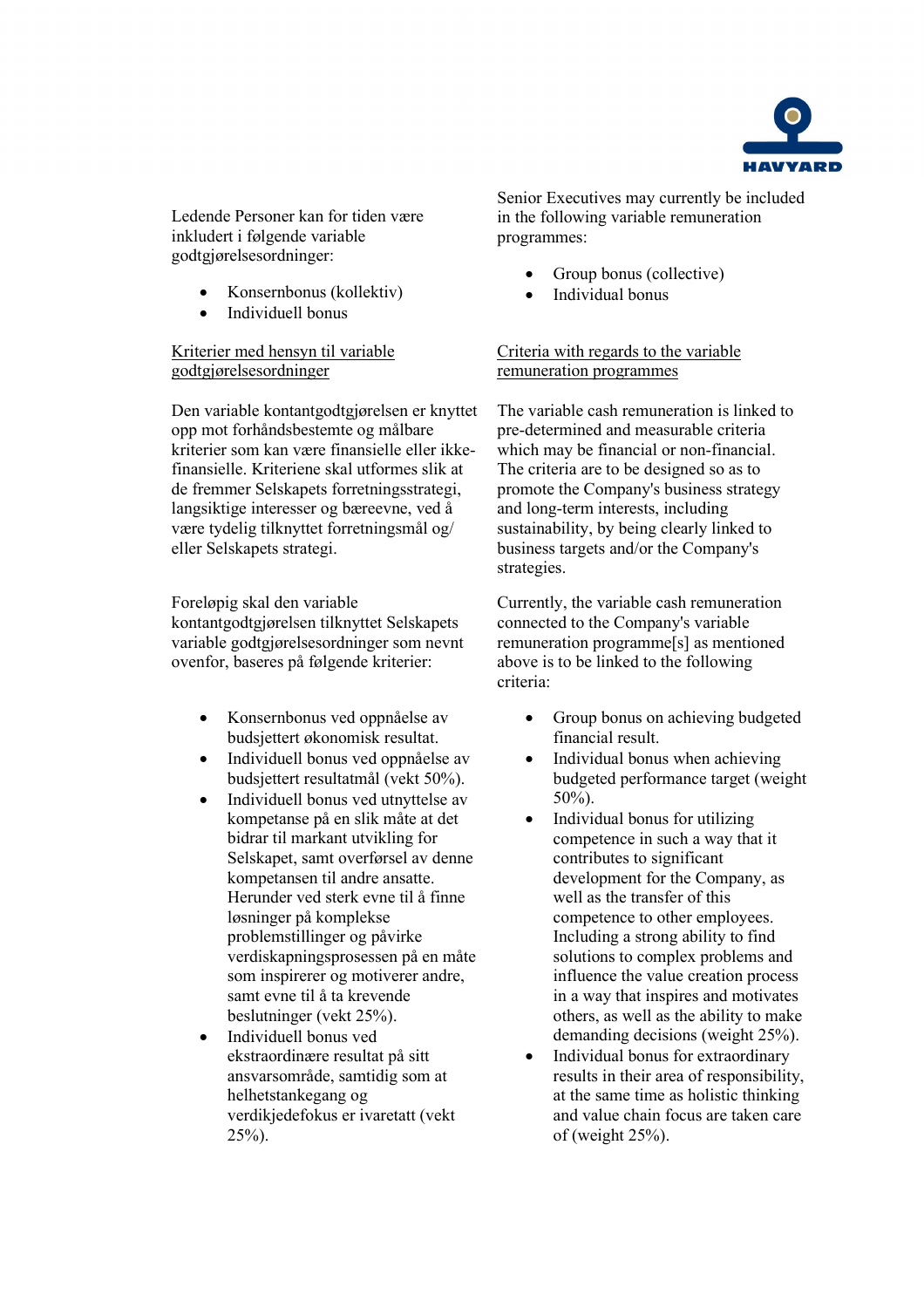

## Vurdering av kriterienes oppfyllelse

Ved utgangen av måleperioden skal det avgjøres i hvilken grad kriteriene for betaling av variabel kontantgodtgjørelse er oppfylt. Denne vurderingen skal baseres på en evaluering av kriteriene slik de er beskrevet ovenfor og i bonusordningene til de Ledende Personene.

Det skal fastsettes en maksimumsgrense for total variabel godtgjørelse for hver Ledende Person og for hvert år. Utbetalt variabel kontantgodtgjørelse skal ikke overstige 50% av årlig fastlønn og feriepenger.

Beløp som er innbetalt under den variable godtgjørelsesordningen skal ikke være pensjonsgivende, med mindre annet er angitt i gjeldende avtale om kollektive pensjonsordninger.

Betaling av variabel kontantgodtgjørelse er betinget av at Ledende personer forblir ansatt i bonusperioden. Hvis en Ledende Person går av med pensjon i løpet av godtgjørelsesperioden, kan betaling tillates forutsatt at vedkommende deltok i ordningen i minst 50% av sin periode.

## *Pensjonsordninger*

Ingen avtaler er inngått med hensyn til førtidspensjon. Imidlertid kan Selskapet inngå slike fremtidige avtaler.

Selskapet har etablert en tjenestepensjonsordning i samsvar med Lov om obligatorisk tjenestepensjon (OTPloven). Selskapets pensjonsordninger tilfredsstiller lovens krav. Ledende Personer deltar i Selskapets pensjonsordning. Ledende Personer skal normalt ha pensjonsordninger som sikrer en pensjonsutbetaling som er proporsjonal ut

#### Assessment of the fulfilment of criteria

At the end of the measurement period for fulfilment of the criteria for paying variable cash remuneration it shall be determined to what extent the criteria have been fulfilled. This assessment shall be based on an evaluation of the criteria as they are described above and in the Senior Executives' bonus agreements.

A maximum level of combined variable remuneration shall be set for each Senior Executive and year. The total variable cash remuneration paid shall not exceed 50% of annual fixed salary and holiday supplement.

The amounts paid under variable remuneration programmes shall not be pensionable, unless stated otherwise in the rules of any collectively agreed pension plans that are applied.

Payment of variable cash remuneration shall be conditional upon the Senior Executive remaining employed for the full term of the bonus programme. If a Senior Executive retires during the term of a programme, payment may be allowed provided that the Senior Executive participated in the programme for at least 50% of its term.

## *Pension schemes*

No agreements have been entered into with regards to early retirement. However, the Company may enter into such agreements in the future.

The Company has established an occupational pension scheme in accordance with the Norwegian Act on Mandatory Occupational Pensions. The Company's pension schemes satisfy the requirements of the law. Senior Executives participate in the Company's occupational scheme. Senior Executives shall normally have pension schemes that ensure a pension payment that is proportionate with the level of salary they have while working.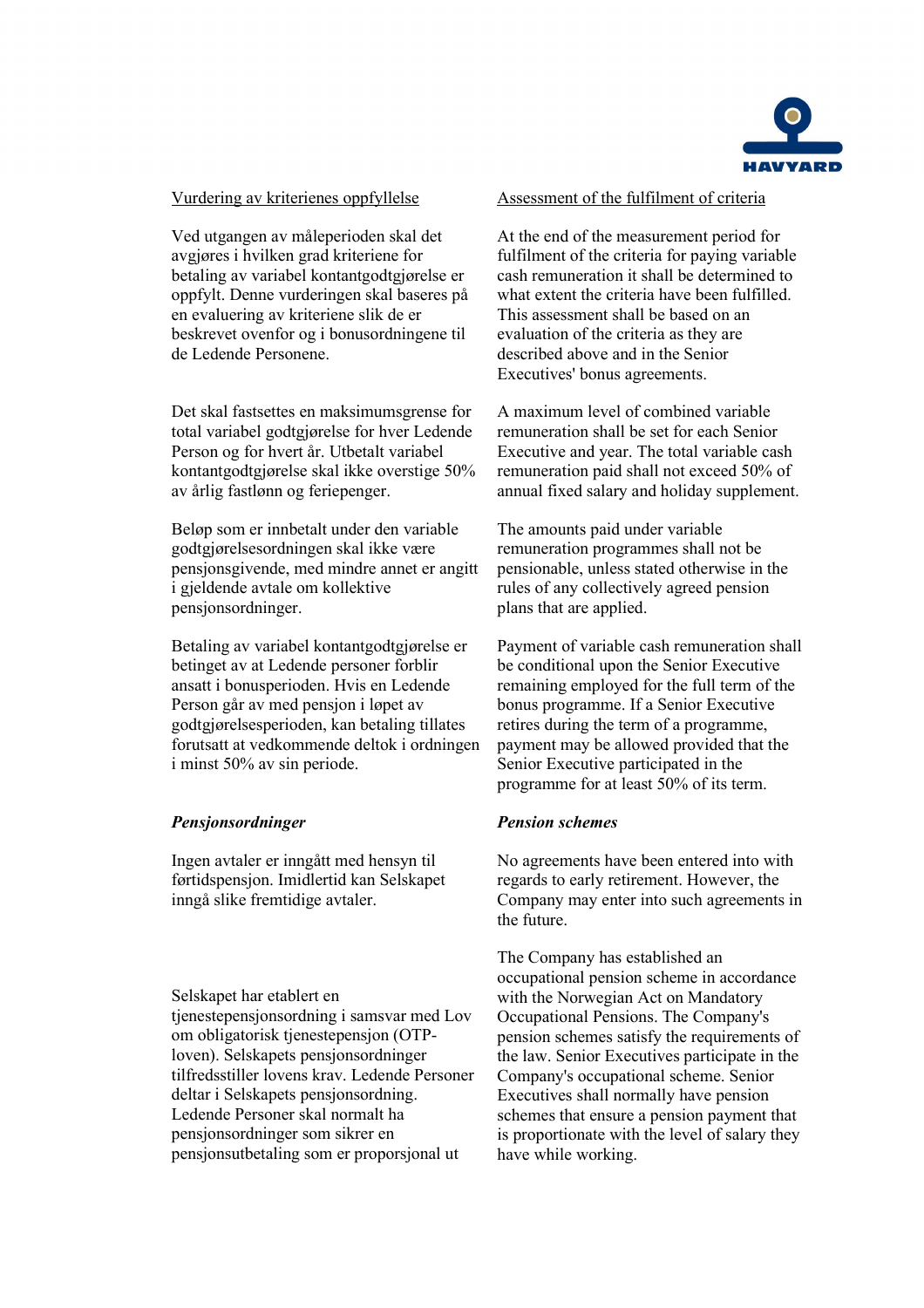

ifra deres lønnsnivå.

Pensjonsytelser, inkludert helseforsikring, skal være innskuddsbidrag med premier som ikke overstiger 25% av den faste årslønnen.

## *Sluttvederlagsordning*

Selskapet bør normalt ha en avtale som tillater Selskapet å instruere daglig leder om å trekke seg umiddelbart dersom dette anses å være i Selskapets interesse. Sluttvederlagsordningen må derfor være tilstrekkelig gunstig for at daglig leder skal akseptere en avtale med svakere oppsigelsesvern.

Avtaler om sluttvederlag kan også inngås for andre Ledende Personer for å ivareta Selskapets behov for å til enhver tid ha en sammensetning av Ledende Personer som imøtekommer Selskapets interesser og behov. Slike avtaler vil bare være bindende i den grad Lov om arbeidsmiljø, arbeidstid og stillingsvern mv. (Arbeidsmiljøloven) tillater det.

## *Naturalytelser*

Ledende Personer kan tildeles naturalytelser som er vanlige for sammenlignbare stillinger som telefon, datamaskin, bredbånd, aviser, firmabil og parkering. Det er ingen spesielle begrensninger på hva slags naturalytelser som kan avtales. Kostnadene for naturalytelser for hver Ledende Person skal imidlertid ikke overstige 25% av fast årslønn.

For daglig leder og andre medlemmer av toppledelsen, skal oppsigelsestiden være seks måneder ved oppsigelse fra en Ledende Person. Ved oppsigelse fra Selskapet skal oppsigelsestiden maksimalt være seks måneder. Ved oppsigelse fra Selskapet kan

Pension benefits, including health insurance, shall be defined contribution with premiums not exceeding 25% of the fixed annual salary.

## *Severance pay scheme*

The Company's CEO should normally have an agreement that allows the Company to request that the CEO resigns immediately if this is considered to be in the Company's interest. The severance pay scheme must therefore be sufficiently favorable for the CEO to accept an agreement with reduced protection against dismissal.

Agreements on severance payment may also be entered into for other Senior Executives, in order to take care of the Company's needs to at all times ensure that the composition of Senior Executives is in accordance with the Company's needs. Such agreements will only be binding to the extent permitted by the Norwegian Working Environment Act.

## *Benefits in kind*

Senior Executives can be awarded benefits in kind that are common for comparable positions, such as free use of phone, computer, broadband connection, newspapers, company car/car scheme and parking. There are no special restrictions on what kind of benefits in kind that can be agreed. However, the cost of benefits in kind for each senior executive shall not exceed 25% of fixed annual salary.

## **5. Oppsigelse 5. Termination of employment**

For the CEO and other members of the senior management, the notice period shall be six months in case of termination by the Senior Executive. In case of termination by the Company the maximum notice period shall be six months. In case of termination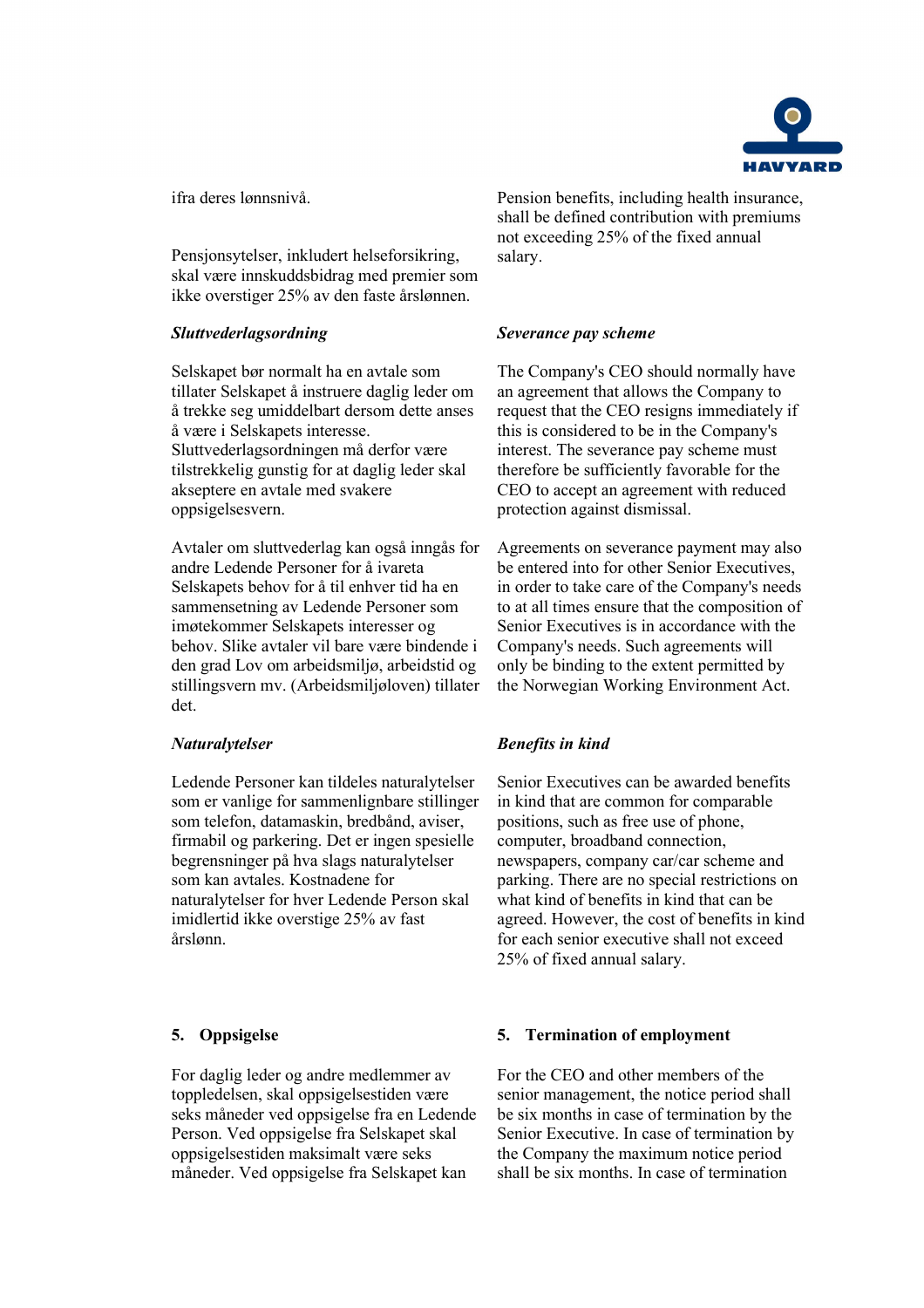

det betales sluttvederlag med et beløp tilsvarende maksimalt seks måneders lønn med fratrekk for godtgjørelse mottatt fra ny arbeidsplass eller oppdrag.

I tillegg kan godtgjørelsen betales i perioder med konkurranseforbud. Slik godtgjørelse skal kompensere for tapt inntekt og skal bare utbetales i den grad tidligere Ledende Person ikke har rett til etterlønn. Godtgjørelsen skal være basert på fast årslønn på oppsigelsestidspunktet og ikke utgjøre mer enn 100 % av fast årslønn på oppsigelsestidspunktet, med mindre annet er angitt i obligatoriske tariffbestemmelser, og skal betales i den perioden konkurranseforbudet gjelder, men uansett ikke lenger enn tolv måneder etter oppsigelsen.

## **6. Hensyn til godtgjørelse og arbeidsvilkår for andre ansatte**

Ved utarbeidelsen av styrets forslag til retningslinjer for godtgjørelse, er det tatt hensyn til ansattes lønns- og arbeidsvilkår ved å opplyse om ansattes totale inntekt, komponentene i godtgjørelsen, samt lønnsøkning og vekst over tid. Dette er hensyntatt i kompensasjonsutvalgets og styrets beslutningsgrunnlag av om retningslinjene og begrensningene er rimelige.

## **7. Styremedlemmer og varamedlemmer 7. Board members and deputies**

Godtgjørelsen til styret, herunder ansattevalgte styremedlemmer og varamedlemmer (i egenskap av å være dette), foreslås av valgkomiteen og vedtas av Selskapets generalforsamling på samme

by the Company, severance pay may be payable in an amount corresponding to a maximum of six months fixed salary less remuneration received from new employments or assignments.

Additionally, remuneration may be paid for non-compete undertakings. Such remuneration shall compensate for loss of income and shall only be paid in so far as the previously employed executive is not entitled to severance pay. The remuneration shall be based on the fixed salary at the time of termination of employment and amount to not more than 100% of the fixed salary at the time of termination of employment, unless otherwise provided by mandatory collective agreement provisions, and be paid during the time non-compete undertaking applies, however not for more than twelve months following termination of employment.

#### **6. Consideration of remuneration and employment terms for other employees**

In the preparation of the board of directors' proposal for these remuneration guidelines, salary and employment conditions for employees of the Company have been taken into account by including information on the employees' total income, the components of the remuneration and increase and growth rate over time, in the remuneration committee's and the board of directors' basis of decision when evaluating whether the guidelines and the limitations set out herein are reasonable.

The remuneration to board members, including employee appointed board members and deputies in that capacity, is proposed by the nomination committee and resolved by the Company's general meeting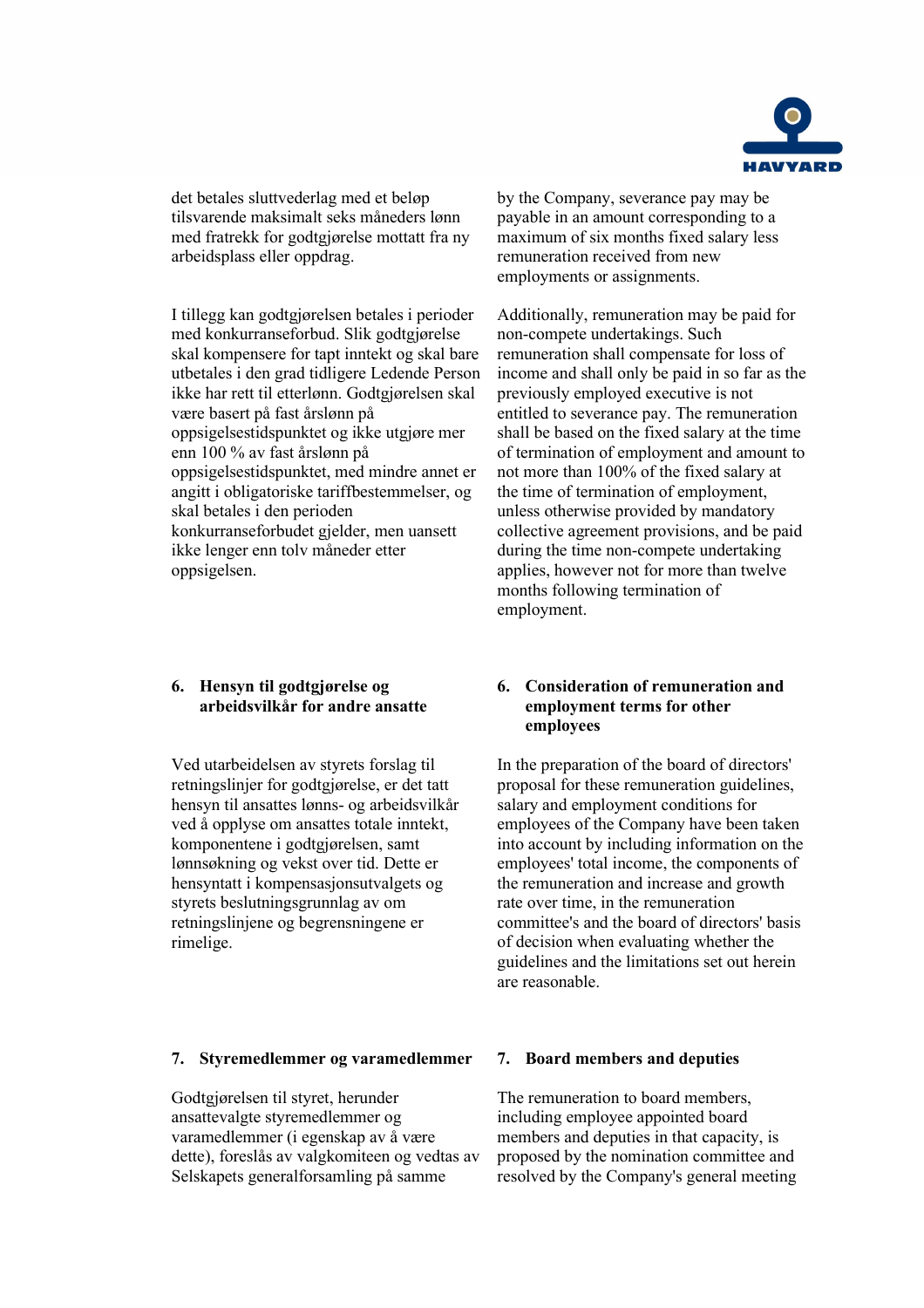

måte som for aksjonærvalgte styremedlemmer.

## **8. Forberedelse og beslutningsprosess for etablering, gjennomgang og implementering av retningslinjene**

Styret har opprettet et kompensasjonsutvalg som skal føre tilsyn med og evaluere anvendelsen av retningslinjene, den variable godtgjørelsesordningen for Ledende Personer som er ansatt og oppsagt i løpet av året, samt godtgjørelsesstrukturen og nivåer innad i Selskapet. For hvert regnskapsår skal styret utarbeide en godtgjørelsesrapport som gjøres tilgjengelig for aksjonærene på Selskapets nettside senest tre uker før generalforsamlingen.

Kompensasjonsutvalget skal minst hvert fjerde år behandle foreslåtte nye retningslinjer og legge frem forsalget til beslutning på den ordinære generalforsamlingen. Retningslinjene skal gjelde inntil nye retningslinjer er vedtatt av en ordinær generalforsamling.

Kompensasjonsutvalget skal også føre tilsyn med og evaluere ordninger for variabel godtgjørelse for konsernledelsen, anvendelsen av retningslinjene for Ledende Personer, samt gjeldende godgjørelsesstruktur i Selskapet. Godtgjørelse til daglig leder skal fastsettes av styret i samsvar med godkjente retningslinjer etter forberedelse og innstilling fra kompensasjonsutvalget. Godtgjørelse til andre Ledende Personer skal avgjøres av daglig leder i samsvar med godkjente retningslinjer og etter samråd med kompensasjonsutvalget. Daglig leder og andre i ledelsen skal ikke delta i styrets diskusjoner om saker knyttet til godtgjørelse

in the same manner as for shareholder elected board members.

## **8. Preparation and decision-making process for establishing, reviewing and implementing the guidelines**

The board of directors has established a remuneration committee. The remuneration committee shall monitor and evaluate the application of the guidelines, variable remuneration programmes for Senior Executives that are ongoing and those that were concluded during the year, as well as remuneration structures and levels within the Company. For each financial year, the board of directors shall prepare a remuneration report and make this available to shareholders on the Company's website at least three weeks prior to the annual general meeting.

The duties of the remuneration committee include preparing the board of directors' resolution on proposed guidelines for remuneration of Senior Executives. The board is to prepare proposed new guidelines at least every four years and submit the proposal for decision at the annual general meeting. The guidelines shall apply until new guidelines have been adopted by the annual general meeting.

The remuneration committee shall also monitor and evaluate programs for variable remuneration to the group management, the application of the guidelines to Senior Executives as well as the current remuneration structures and compensation levels in the Company. Remuneration to the CEO shall be decided by the board of directors in line with approved policies following preparation and recommendation by the remuneration committee. Remuneration to other Senior Executives shall be decided by the CEO in line with approved policies and after consultation with the remuneration committee. The CEO and other members of the management shall not